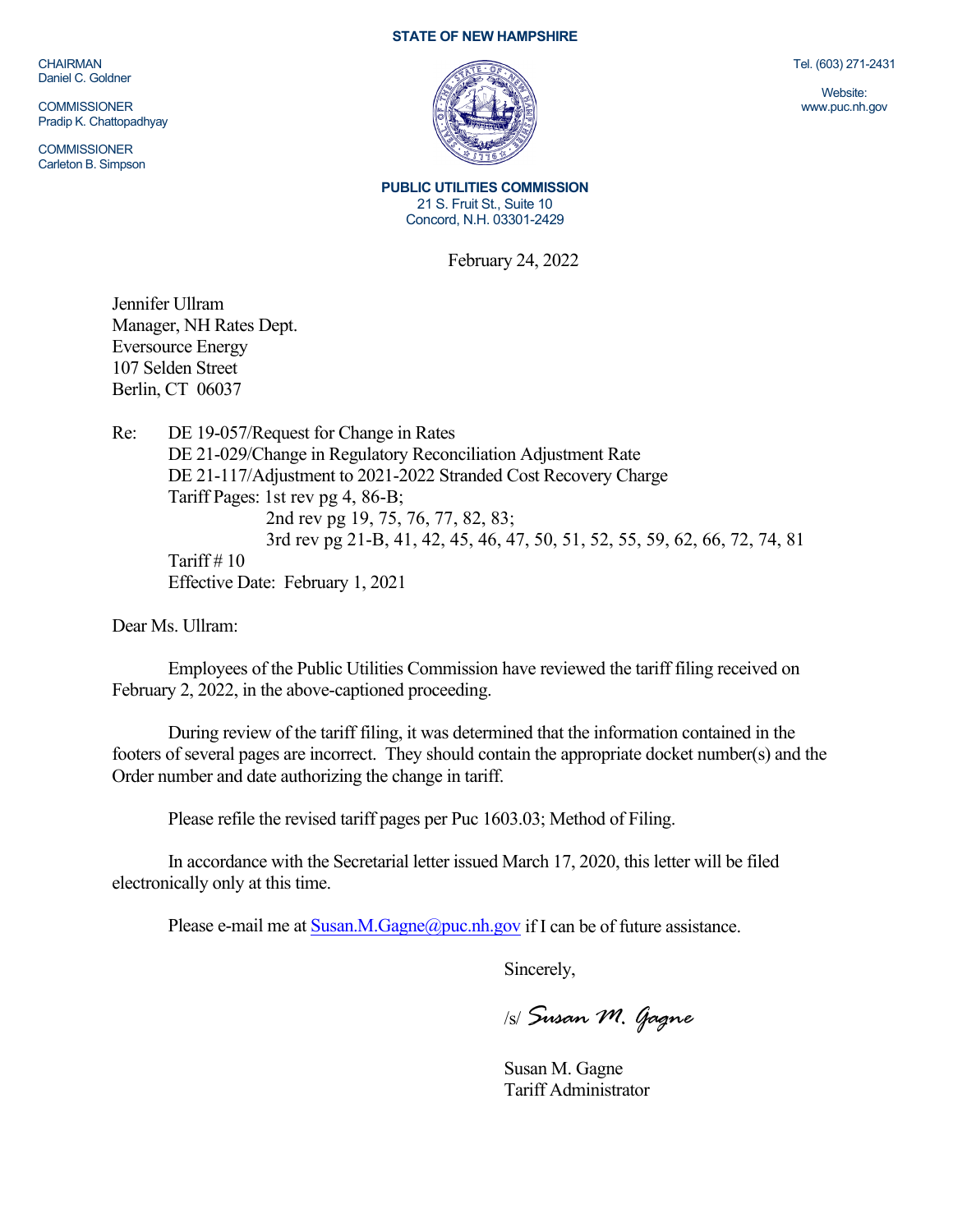ClerksOffice@puc.nh.gov aboyd@acadiacenter.org agustin.ros@brattle.com amanda.o.noonan@energy.nh.gov chris@cleanenergynh.org craig.wright@des.nh.gov david.k.wiesner@energy.nh.gov dmullinax@blueridgecs.com donald.m.kreis@oca.nh.gov dvenora@keeganwerlin.com eemerson@primmer.com elizabeth.r.nixon@energy.nh.gov erica.menard@eversource.com jacqueline.m. trottier@energy.nh.gov jay.e.dudley@energy.nh.gov jdonahue@preti.com jessica.chiavara@eversource.com john@johncoffinan.net joseph.fontaine@des.nh.gov jralston@keeganwerlin.com jrw@psu.edu julianne.m.desmet@oca.nh.gov karen.j.moran@energy.nh.gov kelly@cleanenergynh.org mbirchard@keyesfox.com melissa.price@eversource.com mhome@hcc-law.com nhregulatory@eversource.com ocalitigation@oca.nh.gov paul.b.dexter@energy.nh.gov pearl.donohoo-vallett@brattle.com rburke@nhla.org rebecca.ohler@des.nh.gov roger@fsconline.com rorie.e.patterson@energy.nh.gov sam@cleanenergynh.org

sanem.sergici@brattle.com scott@sjmuellerlaw.com stephen.r.eckberg@energy.nh.gov stower@nhla.org thomas.c.frantz@energy.nh.gov tklaes@blueridgecs.com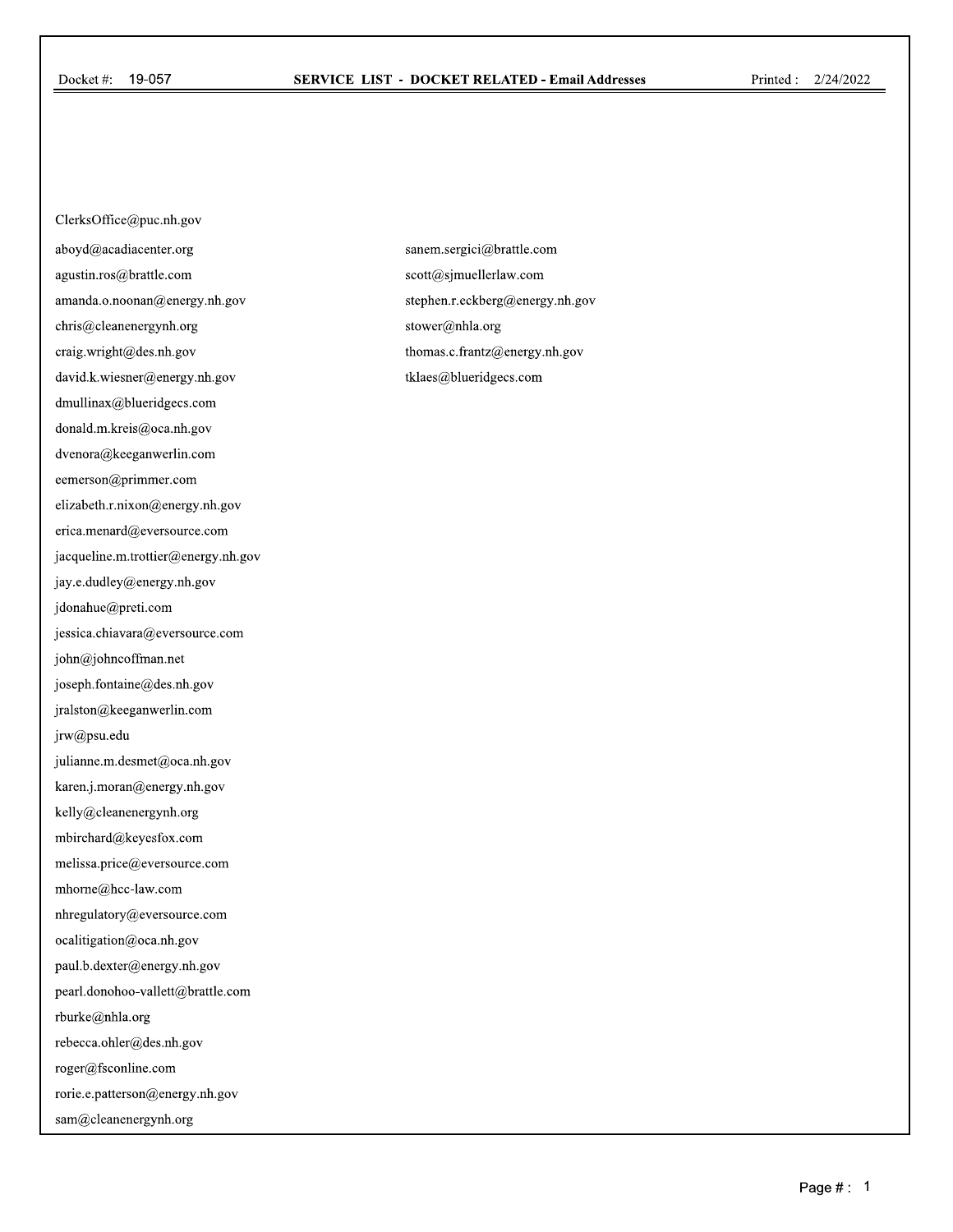ClerksOffice@puc.nh.gov

amanda.o.noonan@energy.nh.gov

donald.m.kreis@oca.nh.gov

dvenora@keeganwerlin.com

elizabeth.r.nixon@energy.nh.gov

josie.gage@oca.nh.gov

jralston@keeganwerlin.com

nhregulatory@eversource.com

ocalitigation@oca.nh.gov

paul.b.dexter@energy.nh.gov

stephen.r.eckberg@energy.nh.gov

thomas.c.frantz@energy.nh.gov